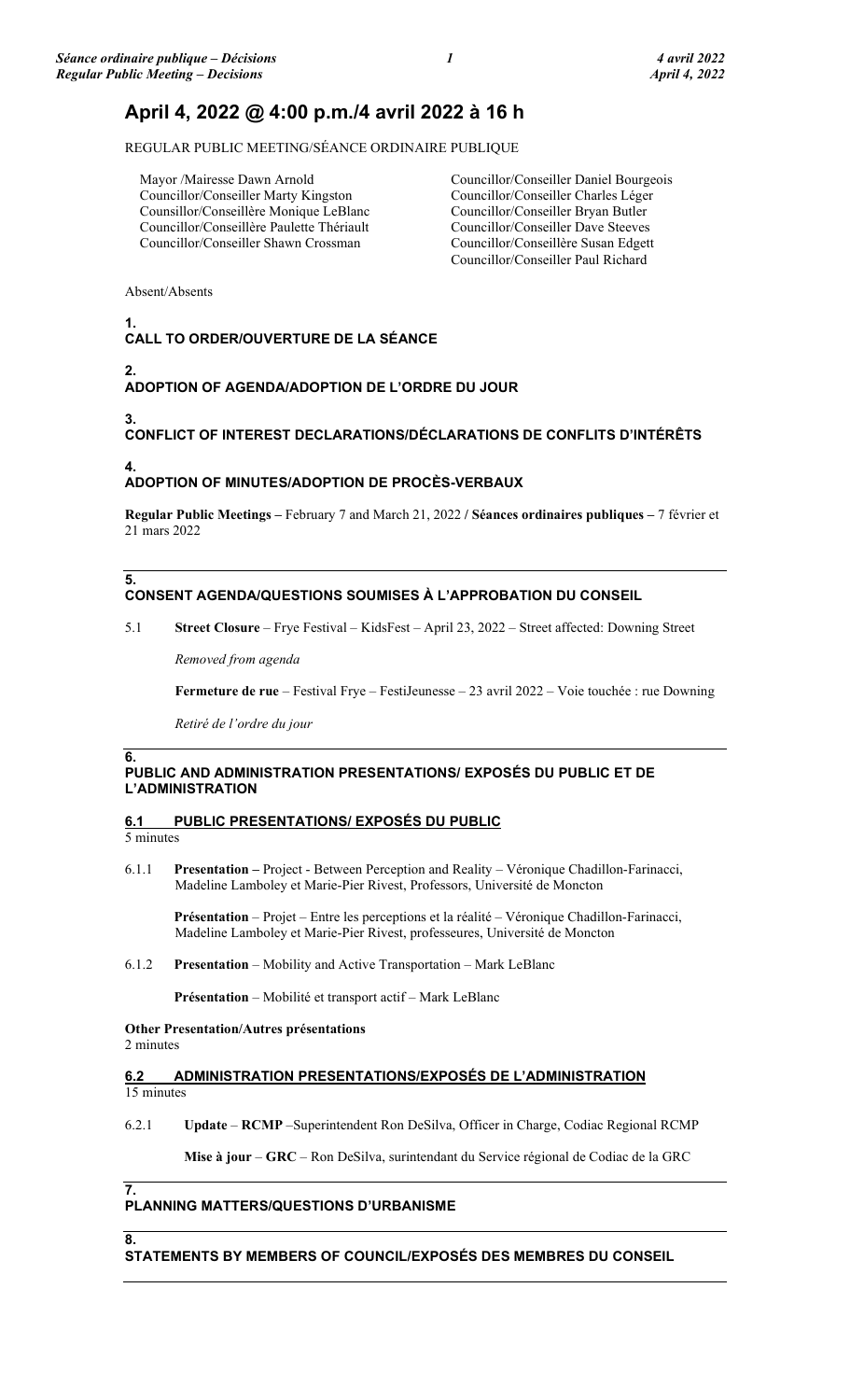9.

## 9.1 Recommendation(s) – Committee of the Whole – February 28, 2022

Motion: That Moncton City Council approve and direct administration to move forward with Option C - phased redevelopment of the current Operations Centre facility at Worthington Avenue.

Moved by Councillor Bourgeois Seconded by Councillor Butler

## MOTION CARRIED

Recommandation(s) – Comité plénier – 28 février 2022

Motion : Que le Conseil municipal de Moncton approuve l'option C (Réaménagement échelonné du Centre des opérations actuel de l'avenue Worthington) et demande à l'Administration d'aller de l'avant avec cette option.

Proposée par le conseiller Bourgeois Appuyée par le conseiller Butler

## MOTION ADOPTÉE

9.2 Recommendation(s) – Committee of the Whole – March 28, 2022

Motion: That Moncton City Council approve the City of Moncton Film Policy.

Moved by Councillor Butler Seconded by Councillor Kingston

## MOTION CARRIED

Motion: That Moncton City Council approve the proposed standard rents and the proposed standard Lease Agreement for Thomas Williams House, and authorize the City Manager or his/her designate, to alter and update operational rules provided for under the proposed standard Lease Agreement as required to preserve and maintain Thomas Williams House in good order; and that the Mayor and City Clerk be authorized to sign the standard Lease Agreements with future tenants and affix the Corporate Seal of the City of Moncton thereto.

Moved by Councillor Thériault Seconded by Councillor LeBlanc

## MOTION CARRIED

Motion: That Moncton City Council approve the Request for Special Lighting Policy and direct Administration to implement the details as outlined in the Policy for all future requests.

Moved by Councillor Richard Seconded by Councillor Leger

## MOTION CARRIED

Recommandation(s) – Comité plénier – 28 mars 2022

Motion : Que le Conseil municipal de Moncton approuve la Politique sur les tournages cinématographiques.

Proposée par le conseiller Butler Appuyée par le conseiller Kingston

## MOTION ADOPTÉE

Motion : Que le Conseil municipal de Moncton approuve les loyers standards proposés et le bail type proposé pour la Maison Thomas-Williams, et autorise le directeur municipal ou son fondé de pouvoir à modifier et à mettre à jour les règles opérationnelles prévues pour le bail type proposé dans les cas nécessaires afin d'assurer la préservation et l'entretien de la Maison Thomas-Williams pour qu'elle reste en bon état, et que la mairesse et la greffière municipale soient autorisées à signer tous les documents nécessaires et à y apposer le sceau de la Ville de Moncton.

Proposée par la conseillère Thériault Appuyée par la conseillèr LeBlanc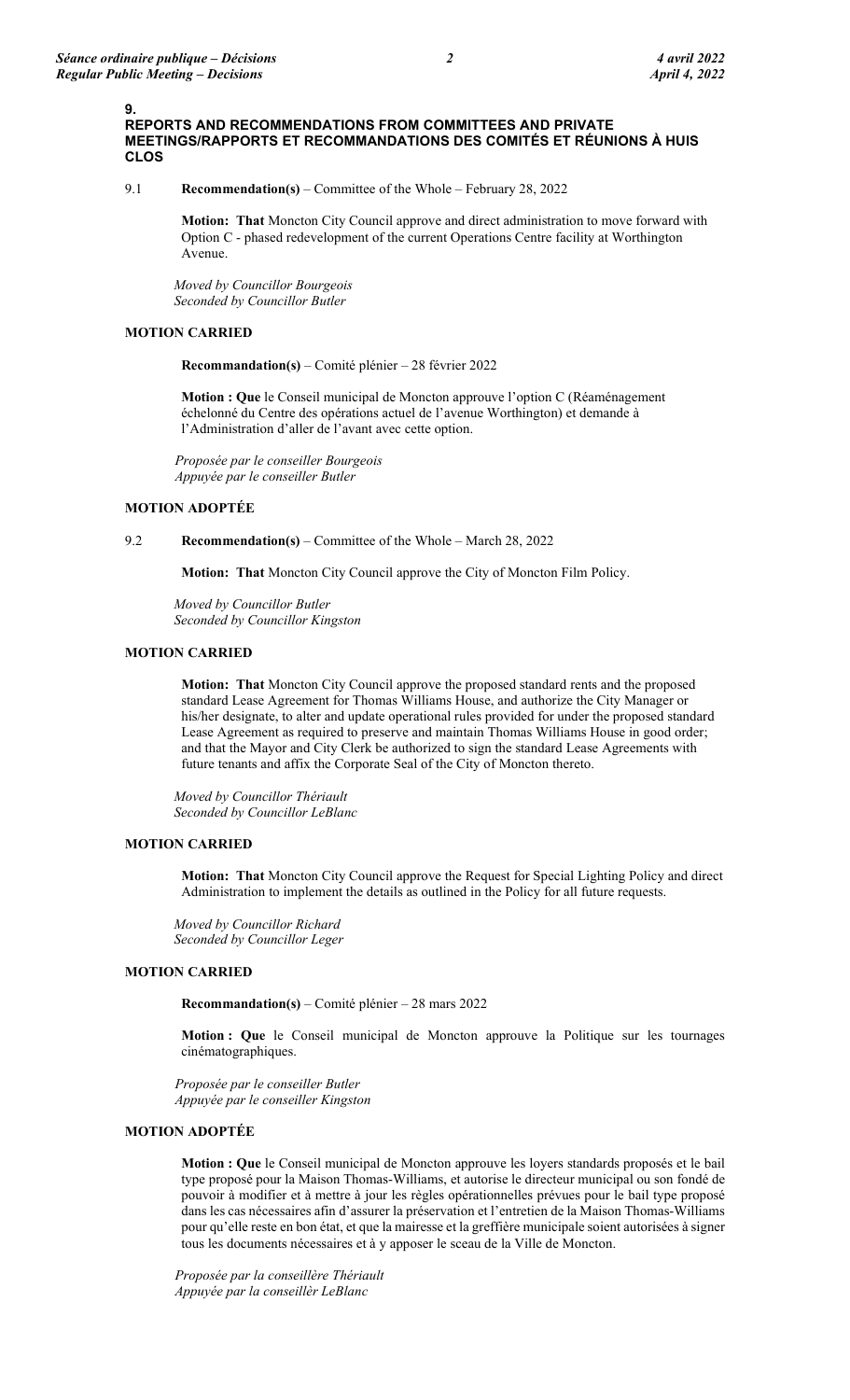#### MOTION ADOPTÉE

Motion : Que le Conseil municipal de Moncton approuve la Politique sur les demandes d'éclairage spécial et demande à l'Administration de mettre en œuvre les détails exposés dans la Politique pour toutes les demandes qui seront éventuellement déposées.

Proposée par le conseiller Richard Appuyée par le conseiller Leger

#### MOTION ADOPTÉE

#### 10.

## REPORTS FROM ADMINISTRATION/ RAPPORTS DE L'ADMINISTRATION

#### 10.1 City Contract W22B 02GC – Watermain Renewal No. 1

Motion: That City Contract No. W22B 02GC, Watermain Renewal No. 1, be awarded to Carson Development Ltd. in the amount of \$1,272,285.25 including HST (\$1,153,752.51 net HST), and that the budget for the project be set at \$1,300,000 including net HST, engineering and contingency.

It is also recommended that a contract be drafted, and that the Mayor and City Clerk be authorized to sign said contract and affix the Corporate Seal of the City of Moncton.

Moved by Councillor Kingston Seconded by Councillor LeBlanc

#### MOTION CARRIED

Contrat municipal W22B  $02GC$  – Renouvellement de conduite principale d'eau n<sup>o</sup> 1

Motion : Que le contrat municipal nº W22B 02GC (Renouvellement de conduite principale d'eau nº 1) soit attribué à Carson Development Ltd. pour la somme de 1 272 285,25 \$, dont la TVH (1 153 752,51 \$ avant la TVH), et que le budget du projet soit fixé à 1 300 000 \$, dont la TVH nette, les frais d'ingénierie et la provision pour éventualités.

Il est également recommandé qu'un contrat soit rédigé et que la mairesse et la greffière municipale soient autorisées à signer ledit contrat et à y apposer le sceau de la Ville de Moncton.

Proposée par le conseiller Kingston Appuyée par la conseillère LeBlanc

#### MOTION ADOPTÉE

#### 10.2 City Contract W22D 05EA – Street Resurfacing No. 2

Motion: That City Contract No. W22D 05EA, Street Resurfacing No. 2, be awarded to MacDonald Paving and Construction, a division of Miller Paving Limited. in the amount of \$942,128.88 including HST (\$853,355.23 net HST), and that the budget for the project be set at \$975,000.00 including net HST, engineering and contingency.

It is also recommended that a contract be drafted, and that the Mayor and City Clerk be authorized to sign said contract and affix the Corporate Seal of the City of Moncton.

Moved by Councillor Butler Seconded by Councillor Thériault

## MOTION CARRIED

Contrat municipal W22D 05EA – Reconstruction de rue  $n^{\circ}$  2

Motion : Que le contrat municipal nº W22D 05EA (Reconstruction de rue nº 2) soit attribué à MacDonald Paving & Construction Ltd., division de Miller Paving Limited, pour la somme de 942 128,88 \$, dont la TVH (853 355,23 \$ avant la TVH), et que le budget du projet soit fixé à 975 000 \$, dont la TVH nette, les frais d'ingénierie et la provision pour éventualités.

Il est également recommandé qu'un contrat soit rédigé et que la mairesse et la greffière municipale soient autorisées à signer ledit contrat et à y apposer le sceau de la Ville de Moncton.

Proposée par le conseiller Butler Appuyée par la conseillère Thériault

#### MOTION ADOPTÉE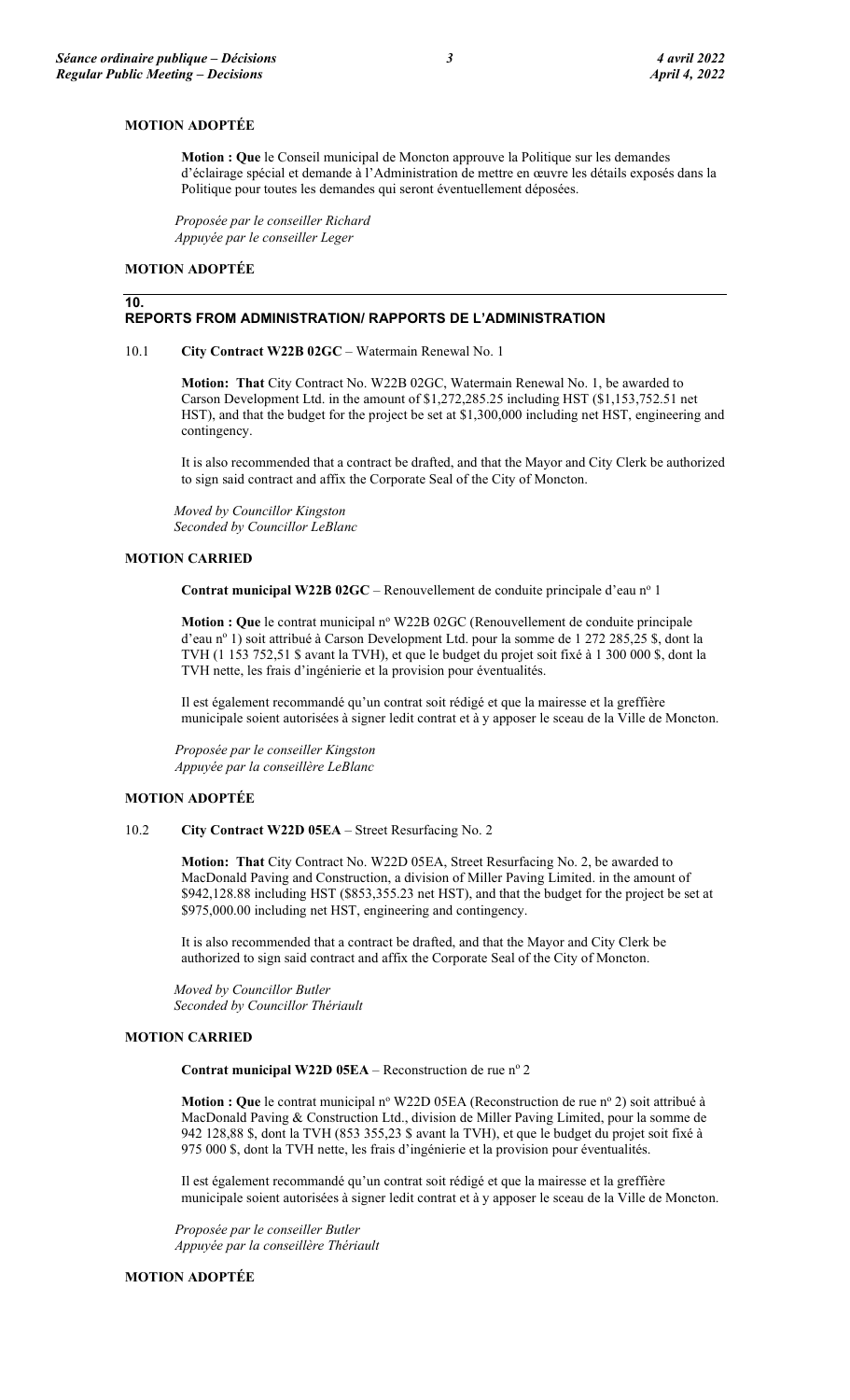#### 10.3 City Contract W22D 05AA - Street Reconstruction No. 1

Motion: That City Contract No. W22D 05AA, Street Reconstruction No. 1, be awarded to Fram Enterprises Inc. in the amount of \$1,164,257.13 including HST (\$1,055,788.85 net HST), and that the budget for the project be set at \$1,240,000.00 including net HST, engineering and contingency.

It is also recommended that a contract be drafted, and that the Mayor and City Clerk be authorized to sign said contract and affix the Corporate Seal of the City of Moncton.

Moved by Councillor Leger Seconded by Councillor Richard

#### MOTION CARRIED

Contrat municipal W22D 05AA – Reconstruction de rue  $n^{\circ}$  1

Motion : Que le contrat municipal nº W22D 05AA (Reconstruction de rue nº 1) soit attribué à Fram Enterprises Inc. pour la somme de 1 164 257,13 \$, dont la TVH (1 055 788,85 \$ avant la TVH), et que le budget du projet soit fixé à 1 240 000 \$, dont la TVH nette, les frais d'ingénierie et la provision pour éventualités.

Il est aussi recommandé de rédiger un contrat et que la mairesse et la greffière municipale soient autorisées à signer ledit contrat et à y apposer le sceau de la Ville de Moncton.

Proposée par le conseiller Leger Appuyée par le conseiller Richard

#### MOTION ADOPTÉE

10.4 Supply Agreement – Natural Gas – New Brunswick Contract of Supply

Motion: That the City of Moncton enter into an agreement with Liberty Utilities for the Supply and Delivery of Natural Gas on an "as required" basis, in accordance with the Terms, Conditions and Pricing applicable under Province of New Brunswick Contract of Supply #36075P19R3, effective April 1, 2022 through to March 31, 2023.

Moved by Councillor Steeves Seconded by Councillor Leger

### MOTION CARRIED

Entente d'approvisionnement – Gaz naturel – Contrat d'approvisionnement de la Province

Motion : Que la Ville de Moncton conclue, avec Liberty Utilities, un accord pour la fourniture et la livraison du gaz naturel selon les besoins, conformément aux clauses, aux conditions et aux prix applicables en vertu du contrat d'approvisionnement du gouvernement du Nouveau-Brunswick nº 36075P19R3, en vigueur du 1<sup>er</sup> avril 2022 au 31 mars 2023.

Proposée par le conseiller Steeves Appuyée par le conseiller Leger

#### MOTION ADOPTÉE

10.5 Request to Establish Multi-Year Agreement for Water Quality Testing Services (Sole Source)

Motion: That the City of Moncton enter into a one (1) year agreement with the Research and Productivity Council (RPC) for the provision of Water Quality Testing and Analysis Services, in accordance with the cost proposal submitted by RCP dated February 15, 2022.

Moved by Councillor LeBlanc Seconded by Councillor Leger

#### MOTION CARRIED

Demande visant à conclure une entente pluriannuelle pour des services d'analyse de qualité de l'eau (fournisseur unique)

Motion : Que la Ville de Moncton conclue un accord d'un an avec le Conseil de la recherche et de la productivité (CRP) pour les services d'analyse de la qualité de l'eau conformément à l'offre de prix déposée par le CRP en date du 15 février 2022.

Proposée par la conseillère LeBlanc Appuyée par le conseiller Leger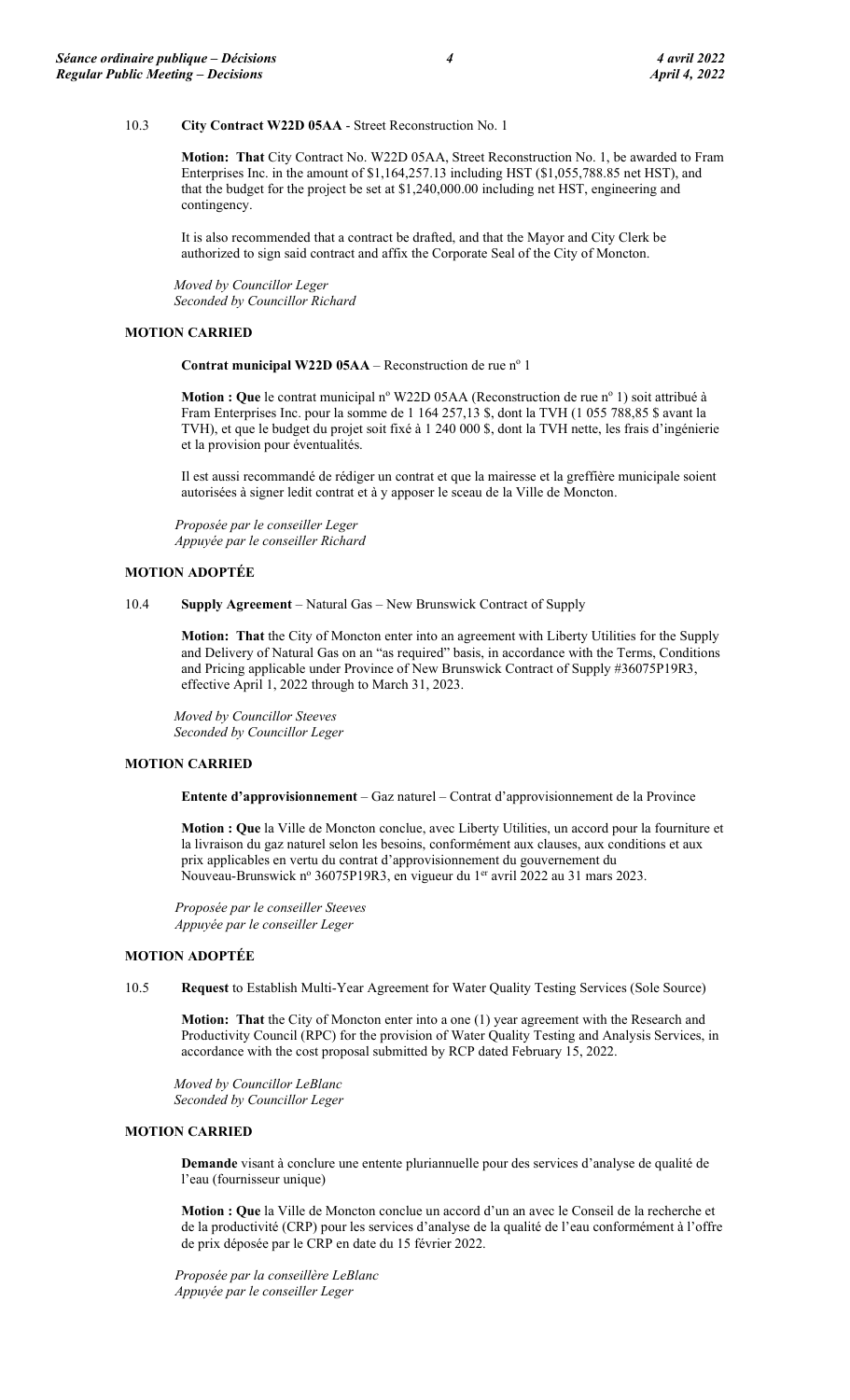#### MOTION ADOPTÉE

10.6 Local Governance Reform – Alignment of Electoral Ward Boundaries

Motion: That the proposed City of Moncton electoral ward boundaries for the City of Moncton under the new municipal boundaries be postponed.

Moved by Councillor Bourgeois Seconded by Councillor Leger

### MOTION POSTPONED

Réforme de la gouvernance locale – Délimitation des circonscriptions électorales

Motion : Que la motion pour approuver la délimitation des circonscriptions électorales de la Ville de Moncton en vertu des nouvelles circonscriptions municipales soit reportée.

Proposée par le conseiller Bourgeois Appuyée par le conseiller Leger

### MOTION REPORTÉE.

10.7 Sidewalk Café 2022 Fees

Motion: That Moncton City Council approves waiving the Sidewalk Café fees for the 2022 season.

Moved by Councillor Leger Seconded by Councillor LeBlanc

#### MOTION CARRIED

Motion: That Administration be directed to conduct an analysis on the feasibility of modifying the time for waiving evening parking meter charges from the current 6 p.m. to 5 p.m.

Moved by Councillor Richard Seconded by Councillor Leger

## MOTION CARRIED.

Frais relatifs aux cafés-terrasses pour 2022

Motion : Que le Conseil municipal de Moncton approuve la renonciation aux frais relatifs aux cafés-terrasses pour la saison 2022.

Proposée par le conseiller Leger Appuyée par la conseillère LeBlanc

## MOTION ADOPTÉE

Motion: Que le Conseil municipal de Moncton demande à l'Administration de procéder à une analyse pour déterminer les implications relatives à la modification des heures d'usage des parcomètres en fin de journée de 18 h à 17 h.

Proposée par le conseiller Leger Appuyée par la conseillère LeBlanc

### MOTION ADOPTÉE

#### 11. READING OF BY-LAWS/ LECTURE D'ARRÊTÉS MUNICIPAUX

11.1 A By-Law Respecting Parking Permits for Residential Areas in the City of Moncton, being By-Law L-722 - First Reading

First Reading only

Arrêté concernant les permis de stationnement dans les secteurs résidentiels de la ville de Moncton, soit l'Arrêté L-722 – Première lecture

Première lecture seulement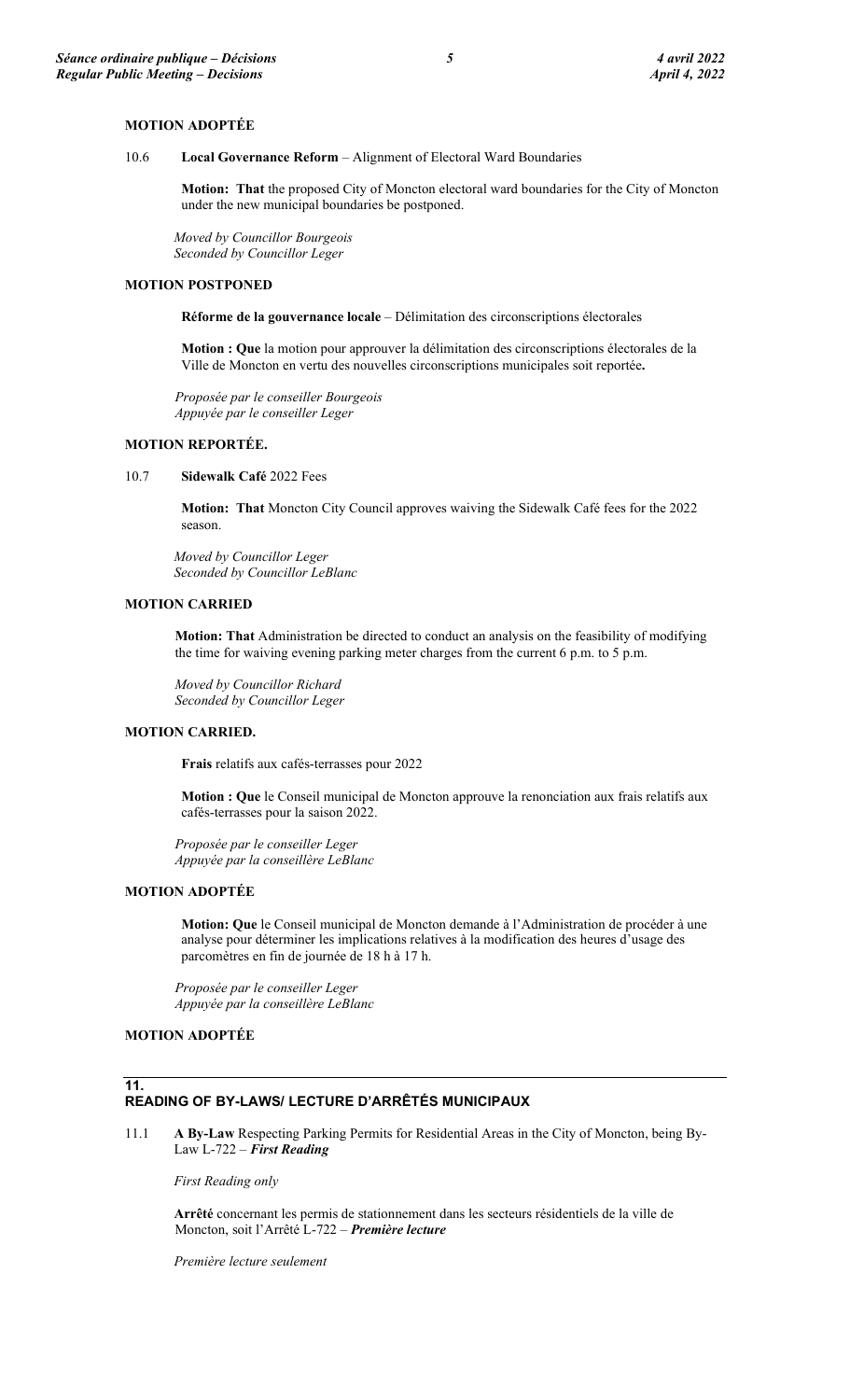12.

## NOTICES MOTIONS AND RESOLUTIONS/ AVIS DE MOTIONS ET RÉSOLUTIONS

#### 12.1 Notice of Motion – Resolution - Municipal Democracy – Councillor Daniel Bourgeois

Whereas barely a third of Moncton's citizens have participated in the municipal elections over the past generation, including the May 10, 2021 election;

Whereas citizens deserve equal voting weight and the 2021 Census data will soon result in a fair redistribution of electoral district boundaries;

And whereas a redistribution of electoral district boundaries provides an opportunity to explore alternatives to the current representation model within the Moncton City Council;

It is hereby resolved that the City Council conduct a citizen survey in 2023 to:

- a) Find out why citizens do or do not vote and run for office, and what measures could increase voter participation;
- b) Determine whether citizens prefer the existing ward system or other representation models (e.g., eight wards at one seat per ward).

It is further resolved that the City Council direct the Democracy Committee to review the ward boundaries based on the 2021 Census and its decision on the number of wards further to the 2023 survey, with a view to ensuring an equitable voters' distribution.

It is further resolved that the City Council hold one public meeting per year beginning in 2023 in each ward to discuss the Council activities and City issues with citizens.

It is further resolved that the City Council survey former Council members in 2023 to discover what steps can be taken to improve the number of candidates and the voting rate, including meetings to be arranged between former Council members and potential candidates, cost sharing of election expenses and public meetings between citizens and candidates during the election campaign.

It is further resolved that the City Council appoint an ad hoc committee of randomly selected citizens one year prior to the next municipal election to incentivize citizens to run for office and vote on the election day and that the City Council provide this committee with the human and physical resources needed to carry out their initiatives.

It is further resolved that the City Council assess whether the actions taken as a result of these deliberations have increased the number of candidates and turnout at the upcoming elections, in order to determine whether alternative or additional actions are required for the next elections.

It is further resolved that the City Council adopt a Democracy By-Law prior to the next municipal election to consolidate all measures requiring City Hall to improve municipal democracy in the City of Moncton.

Moved by Councillor Bourgeois Seconded by Councillor Thériault

Avis de motion – Résolution – La démocratie municipale – Conseiller Daniel Bourgeois

Étant donné qu'à peine le tiers des citoyennes et citoyens de Moncton participent aux élections municipales depuis une génération, y compris lors des élections du 10 mai 2021;

Étant donné que les citoyennes et citoyens méritent que leur vote soit d'un poids égal et que les données du recensement de 2021 permettront bientôt de redécouper les quartiers équitablement;

Et étant donné que le redécoupage des quartiers offre l'occasion de considérer des alternatives au modèle de représentation en vigueur au sein du Conseil de la Ville de Moncton;

Il est résolu que le Conseil mène un sondage auprès des citoyennes et citoyens en 2023, afin de :

- c) Découvrir pourquoi les citoyennes et citoyens votent ou ne votent pas et soumettent ou non leur candidature, ainsi que les mesures qui pourraient augmenter leur participation électorale;
- d) Déterminer si les citoyennes et les citoyens préfèrent le système de quartiers existant ou d'autres modèles de représentation (par exemple, huit quartiers à un siège par quartier);

Il est également résolu que le Conseil demande au Comité sur la démocratie de revoir les limites des quartiers en fonction du recensement de 2021 et en fonction de sa décision sur le nombre de quartiers suivant le sondage de 2023, dans le but d'assurer une répartition équitable des électeurs.